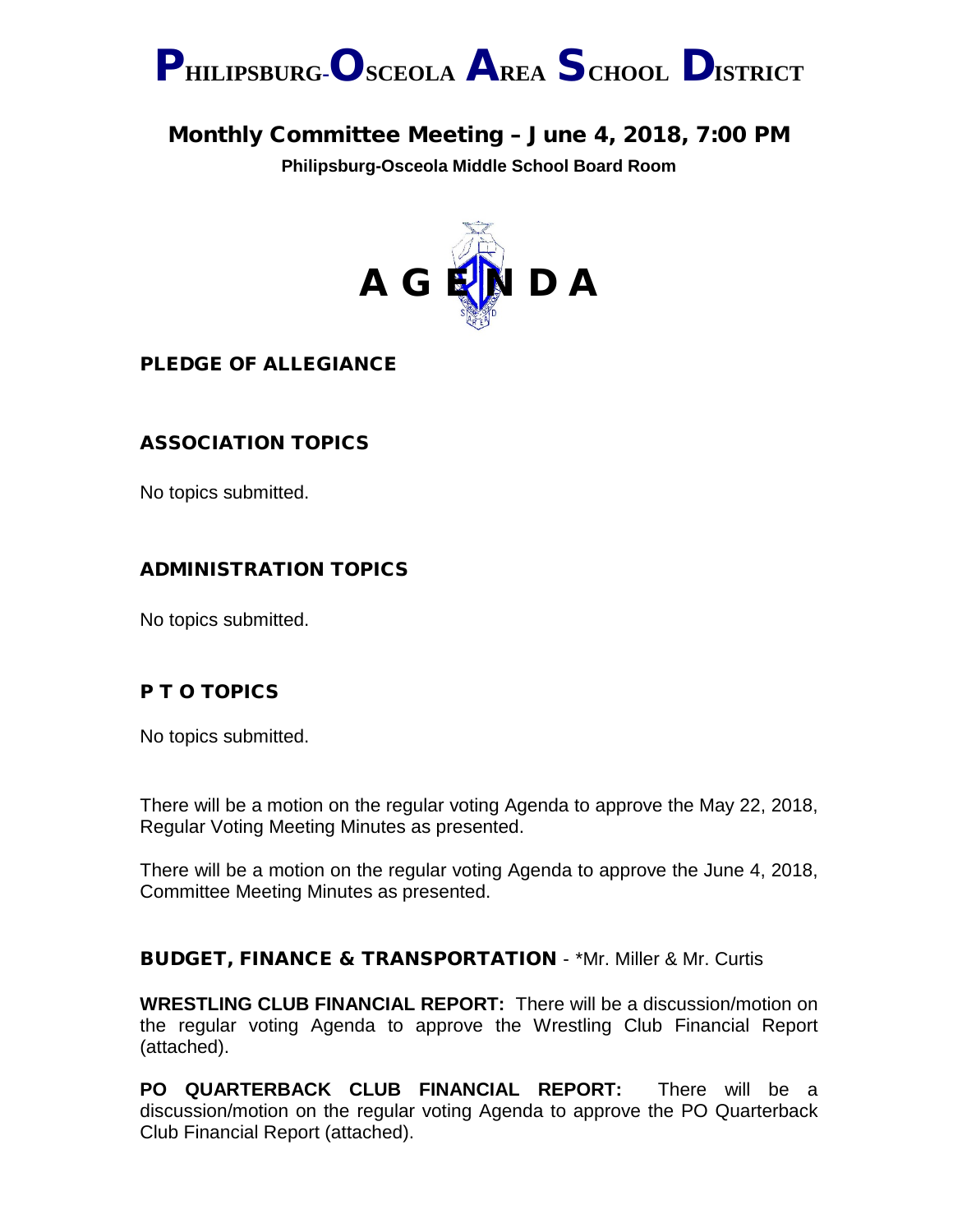**VEHICLE SALE:** There will be a discussion/motion on the regular voting Agenda for authorization of sale for \$700.00 bid received for a 2001 pickup truck with plow and \$125.00 bid received for a 2001 van.

**DRAYER ATHLETIC TRAINER AGREEMENT:** There will be a discussion/motion on the regular voting Agenda for renewal of Drayer Athletic Trainer Agreement for three (3) school years: 2018/19; 2019/20; and 2020/21 for \$18,500; \$19,055; and \$19,626 respectively (attached).

**PURCHASE THROUGH AMAZON & EBAY:** There will be a discussion/motion on the regular voting Agenda for authorization to purchase through Amazon and E-Bay.

**2018/2019 BUDGET:** There will be a motion on the regular voting Agenda for a resolution to accept the 2018/19 school year budget for \$31,528,244 (estimated). Final approval will be on June 26, 2018 (attached).

**TAX LEVIES:** There will be a motion on the regular voting Agenda for a resolution to adopt the annual tax levies (attached). Final approval will be on June 26, 2018.

**HOMESTEAD/FARMSTEAD:** There will be a motion on the regular voting Agenda for a resolution to approve homestead/farmstead for 2018 for \$201.38 per approved property (attached). Final approval will be on June 26, 2018.

BUILDING AND GROUNDS - \*Mr. Curtis & Ms. McGee

**FACILITY USE AGREEMENT:** There will be a motion on the regular voting Agenda to approve the Facility Use Agreement between Philipsburg-Osceola Area School District and the American Red Cross, effective until either party ends agreement with written notice.

**DONATE EQUIPMENT:** There will be a motion on the regular voting Agenda to donate/disperse four non-functional stationary game bikes that were donated by the YMCA.

**DONATE EQUIPMENT:** There will be a motion on the regular voting Agenda to donate/disperse 18 old mounted TVs with VCR's.

**DONATE JUICE GLASSES:** There will be a motion on the regular voting Agenda to donate/disperse old plastic juice glasses from the Middle School kitchen.

COMMUNITY RELATIONS – \*Mr. Jeffries & Mr. Miller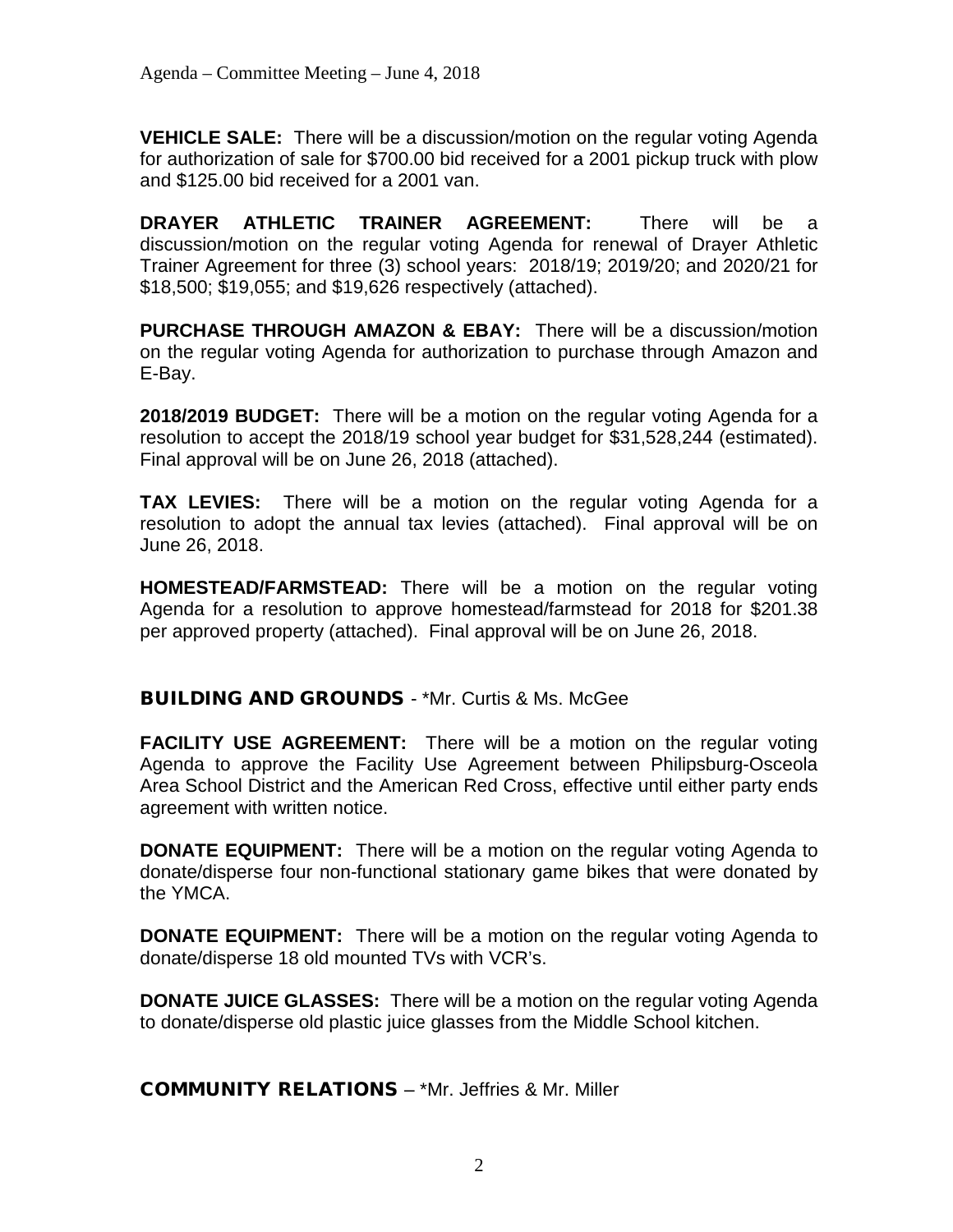CURRICULUM, INSTRUCTION & ASSESSMENT –\*Mrs. Lamb & Mrs. Bush

**GRADUATION REQUIREMENTS:** There will be a motion on the regular voting Agenda to include the following graduation requirements beginning with 2018/2019 sophomores.

**VISIT ONE COLLEGE:** Visit one college during grades 9 – 12. POASD will provide transportation for the group class visit. Provide a project or paper about the information that the student obtains from the trip.

**TOUR CCCTC:** Tour the CCCTC once during grades 9 – 12. POASD will take students to CCCTC for the group class visit. Provide a project or paper about the information that the student obtains from the trip.

**AFFILIATION AGREEMENT:** There will be a motion on the regular voting Agenda to approve the Affiliation Agreement between Philipsburg-Osceola Area School District and Lock Haven University, expiring on May 31, 2023.

**AFFILIATION AGREEMENT:** There will be a motion on the regular voting Agenda to approve the Affiliation Agreement between Philipsburg-Osceola Area School District and Penn State University, effective for one year from signature date.

**DISTRIBUTE/DISPOSE OF OLD MANUALS:** There will be a motion on the regular voting Agenda to distribute or dispose of old editions of Springboard student manuals published by CollegeBoard.

**FIELD TRIP REQUESTS:** There will be a motion on the regular voting Agenda to approve the field trip requests as presented.

PERSONNEL COMMITTEE - \*Mrs. Bush & Mrs. Lamb

**RESCIND MOTION:** There will be a motion on the regular voting Agenda to rescind motion E-19 from the May 22, 2018, Agenda to transfer Amanda Wallace as the 215 day, 5.75 hour Administrative Assistant – Director of Special Education/Central Registration/Tax Collection Secretary at the Administrative Office, effective July 1, 2018.

**TRANSFER:** There will be a motion on the regular voting Agenda to transfer Amanda Wallace from a 5.75 hour Special Education Instructional Assistant at Philipsburg Elementary to a 215 day, 5.75 hour Administrative Assistant – Director of Special Education/Central Registration/Tax Collection Secretary at the Administrative Office, effective July 1, 2018.

**RESCIND MOTION:** There will be a motion on the regular voting Agenda to rescind motion E-23 from the May 22, 2018, Agenda to transfer Mindy Thompson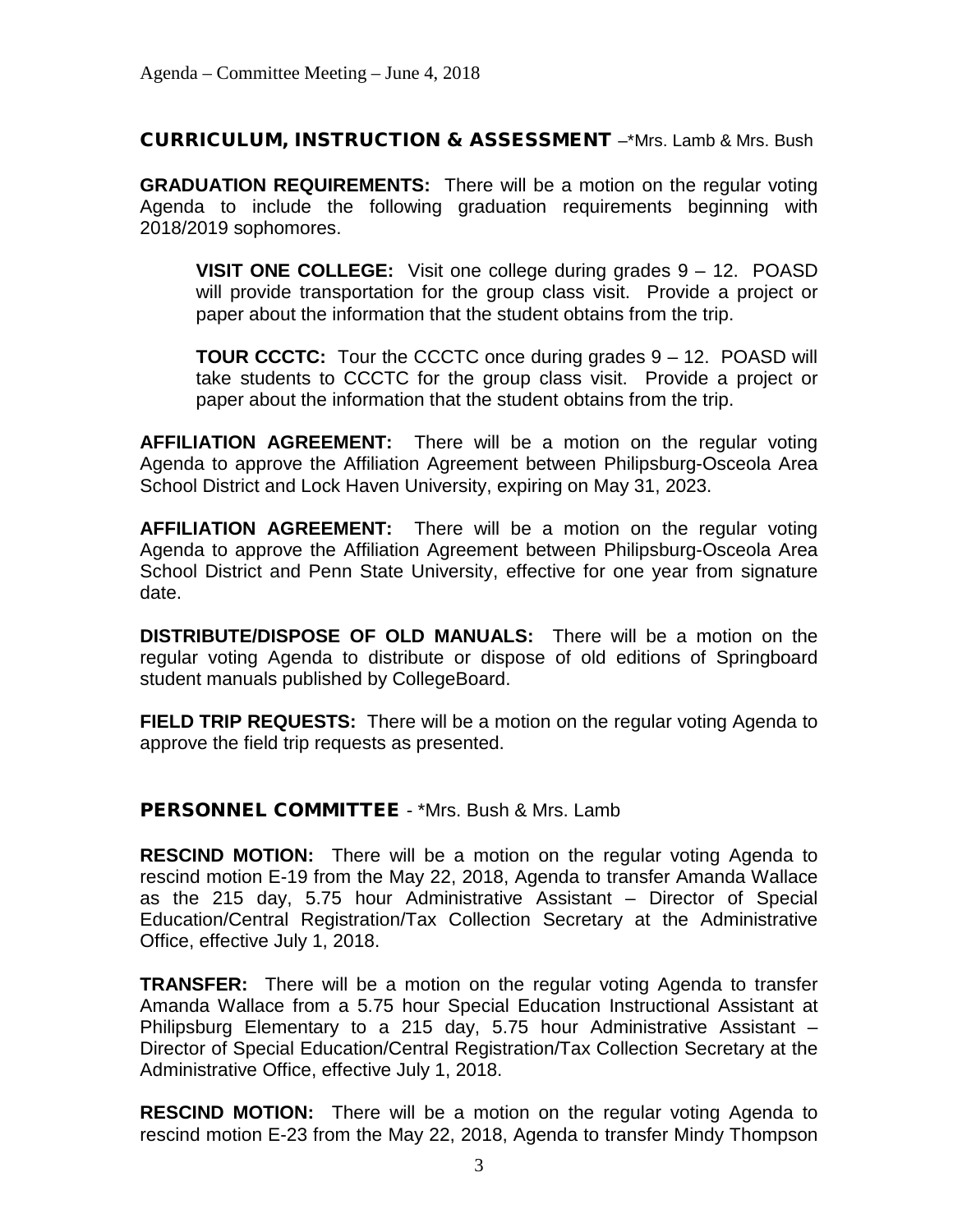as a 180 day, 6.0 hour, Special Education Instructional Assistant at Philipsburg Elementary School, effective August 27, 2018.

**TRANSFER:** There will be a motion on the regular voting Agenda to transfer Mindy Thompson from a 5.75 hour Special Education Instructional Assistant at Philipsburg Elementary School to 180 day, 6.0 hour, Special Education Instructional Assistant at Philipsburg Elementary, effective August 27, 2018.

**RESCIND MOTION:** There will be a motion on the regular voting Agenda to rescind motion E-24 from the May 22, 2018, Agenda to transfer Mindy Shady as a 180 day, 6.0 hour, Special Education Instructional Assistant at Philipsburg Elementary, effective August 27, 2018.

**TRANSFER:** There will be a motion on the regular voting Agenda to transfer Mindy Shady from a 5.75 hour Special Education Instructional Assistant at Philipsburg Elementary to 180 day, 6.0 hour, Special Education Instructional Assistant at Philipsburg Elementary, effective August 27, 2018.

**HIRE:** There will be a motion on the regular voting Agenda to hire as a 4.5 hour Special Education Instructional Assistant at Osceola Mills Elementary, effective 2018/2019 school year.

**TRANSFER:** There will be a motion on the regular voting Agenda to transfer Kimberly Fluke from a 4.5 hour Special Education Instructional Assistant at Philipsburg Elementary to a 5.75 hour Special Education Instructional Assistant at Philipsburg Elementary, effective 2018/2019 school year.

**TRANSFER:** There will be a motion on the regular voting Agenda to transfer Kimberly Houchins from a 4.5 hour Special Education Instructional Assistant at Philipsburg Elementary to a 5.75 hour Special Education Instructional Assistant at Philipsburg Elementary, effective 2018/2019 school year.

**TRANSFER:** There will be a motion on the regular voting Agenda to transfer Dana Voigt from a 4.5 hour Special Education Instructional Assistant at Philipsburg Elementary to a 5.75 hour Special Education Instructional Assistant at Philipsburg Elementary, effective 2018/2019 school year.

**POST:** There will be a motion on the regular voting Agenda to post two (2) 4.5 hour Special Education Instructional Assistant positions at Philipsburg Elementary, posting effective June 5, 2018.

**POST:** There will be a motion on the regular voting Agenda to post two summer Driver's Education positions, posting effective May 25, 2018.

**DRIVERS' EDUCATION:** There will be a motion on the regular voting Agenda to hire Jeff Vroman and Roy Warlow as summer Driver's Education instructors.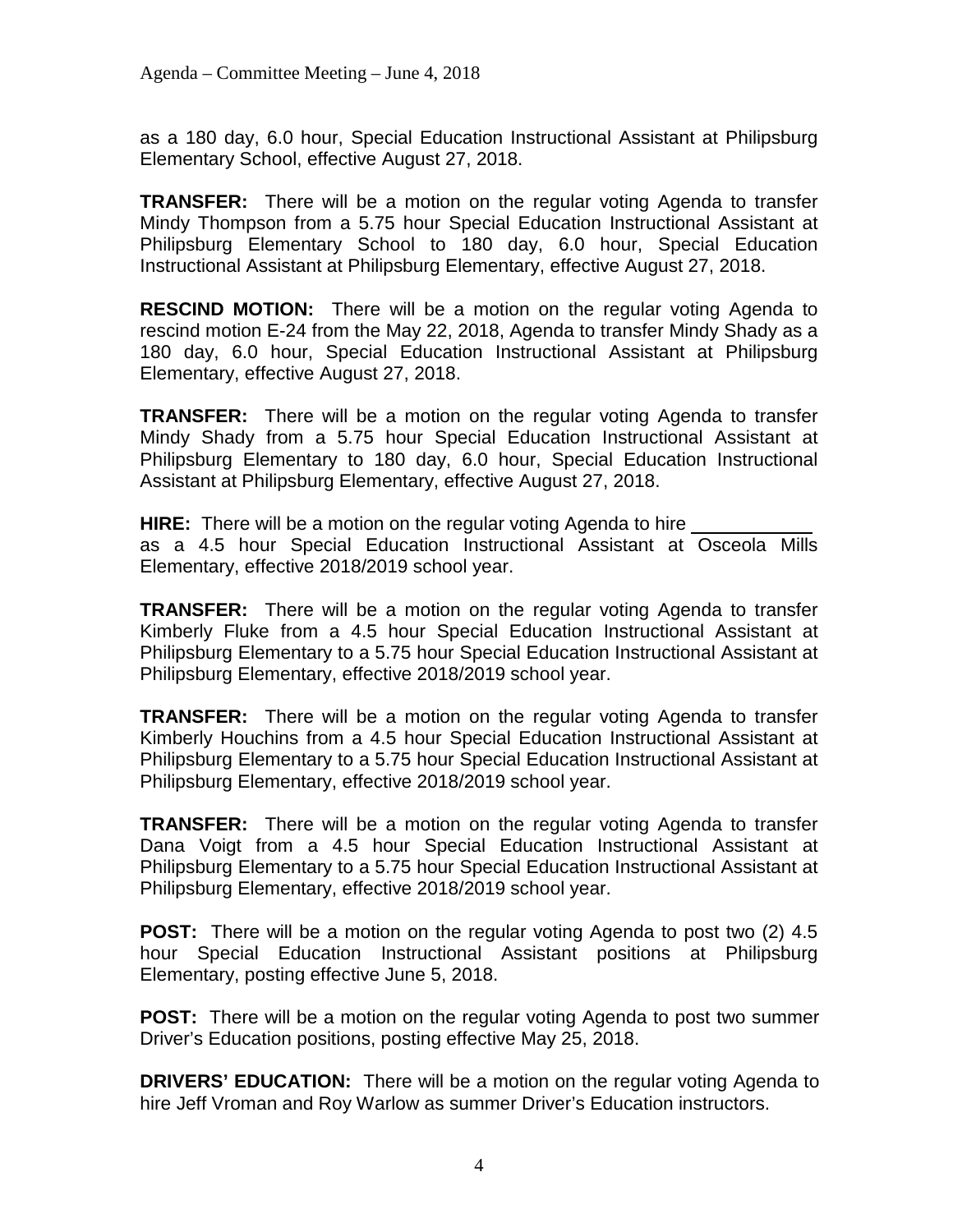**SUMMER SCHOOL TEACHER:** There will be a motion on the regular voting Agenda to hire the following Summer School teachers for the summer of 2018: Dionne Martell, Angela Michaels, Jennifer McDonald, Bill Stadtmiller, and Beth Wardo.

**CUSTODIAN SUBSTITUTES:** There will be a motion on the regular voting Agenda to hire the following custodian substitutes: Michele Dillon and Wilma Foster, effective June 4, 2018; Christina Williams, effective June 5, 2018; and Landon McDonald, effective June 11, 2018.

**ACT 93 AGREEMENTS:** There will be a motion on the regular voting Agenda to replace the current ACT 93 Agreement with the updated ACT 93 Agreement, effective July 1, 2018, through June 30, 2023.

**SCHOOL OFFICER EMPLOYMENT AGREEMENT:** There will be a motion on the regular voting Agenda to approve the Employment Agreement between the Philipsburg-Osceola Area School District and the School Officers, effective July 1, 2018.

**SCHOOL OFFICER:** There will be a motion on the regular voting Agenda to hire Michael Troxell as a School Officer for the 2018/2019 school year.

**SALARY INCREASE:** There will be a motion on the regular voting Agenda to approve a three (3) percent salary increase for the 2018/2019 school year for Kim Torres, effective July 1, 2018.

**UNPAID DAY:** There will be a motion on the regular voting Agenda to approve a request from a teacher for an unpaid day on May 18, 2018, due to exhausting all sick and personal days.

**UNPAID DAY:** There will be a motion on the regular voting Agenda to approve a request from a part-time paraprofessional for an unpaid day on May 22, 2018, due to exhausting all sick and personal days.

**UNPAID DAYS:** There will be a motion on the regular voting Agenda to approve a request from a part-time paraprofessional for unpaid days on May 22, 23, 29, and 30, 2018, due to exhausting all sick and personal days.

**UNPAID DAY:** There will be a motion on the regular voting Agenda to approve a request from a part-time paraprofessional for one-half unpaid day on May 24, 2018, due to exhausting all sick and personal days.

**UNPAID DAYS:** There will be a motion on the regular voting Agenda to approve a request from a part-time paraprofessional for unpaid days on May 24, 25, 29, 30, and 31, 2018, due to exhausting all sick and personal days.